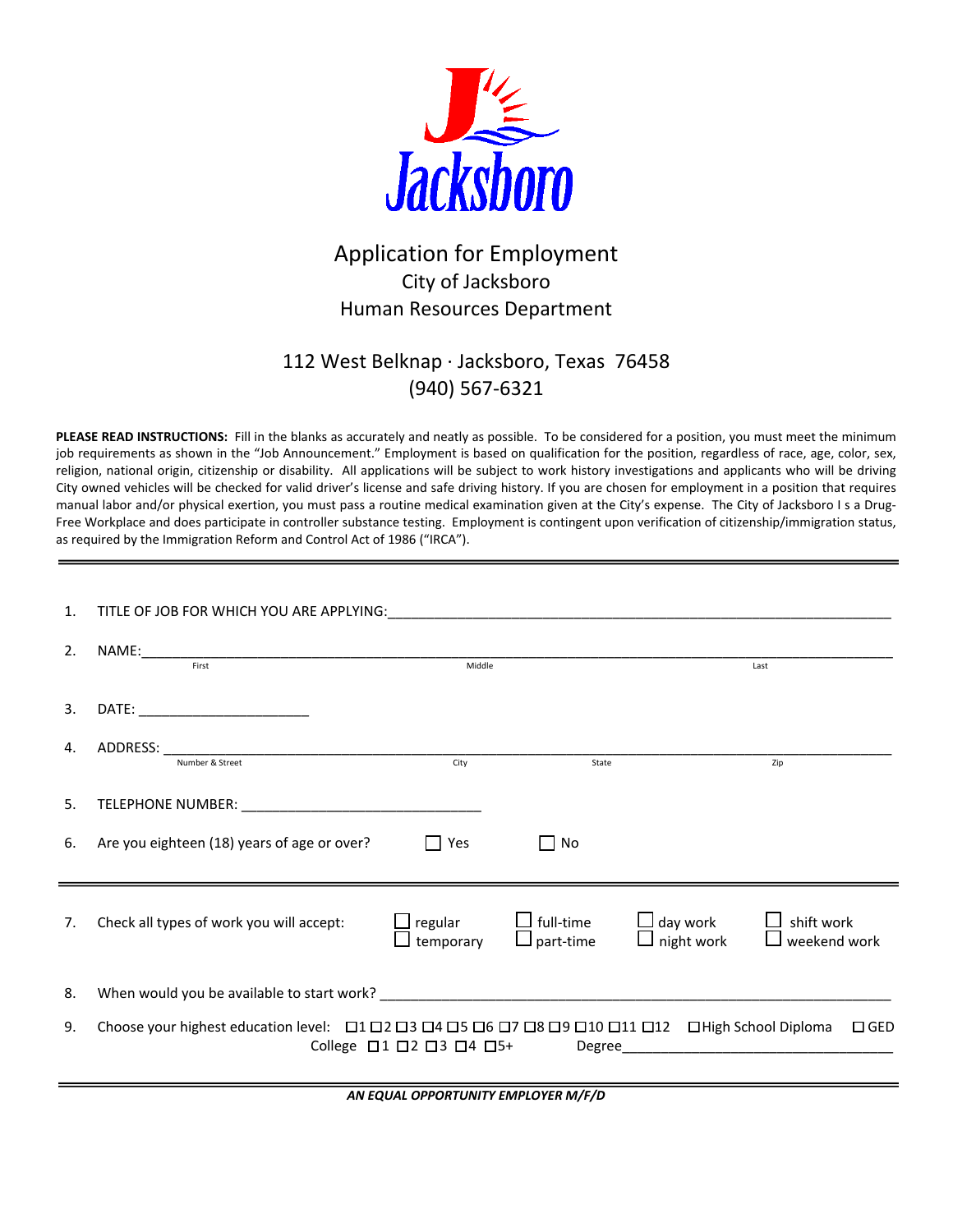- 10. Experience Start with present or most recent job. Include military service. Use additional employment experience sheets if Necessary. Civilian or military experience acquired more than 10 years ago may be omitted if inapplicable to the job you are seeking.
- 11. May inquiry be made of your present employer regarding your qualifications and record of employment?<br>Check One  $\Box$  Yes  $\Box$  No Check One -

#### **PRESENT OR MOST RECENT JOB**

| <b>Employers Name</b>        | Address, City, State    | <b>Phone Number</b>                                          |                  |  |  |  |
|------------------------------|-------------------------|--------------------------------------------------------------|------------------|--|--|--|
| Dates Employed<br>From<br>To | Your Title              | Supervisor's Name                                            | Type of Business |  |  |  |
| <b>Starting Salary</b>       | Present or Final Salary | Reason for Leaving or Wanting to Leave                       |                  |  |  |  |
| <b>Your Duties</b>           |                         | List all tools, machinery and equipment you used on this job |                  |  |  |  |

| <b>Employers Name</b>        | Address, City, State    |                                                              | <b>Phone Number</b> |  |  |  |  |  |
|------------------------------|-------------------------|--------------------------------------------------------------|---------------------|--|--|--|--|--|
| Dates Employed<br>From<br>To | Your Title              | Supervisor's Name                                            | Type of Business    |  |  |  |  |  |
| <b>Starting Salary</b>       | Present or Final Salary | Reason for Leaving or Wanting to Leave                       |                     |  |  |  |  |  |
| <b>Your Duties</b>           |                         | List all tools, machinery and equipment you used on this job |                     |  |  |  |  |  |

| <b>Employers Name</b>        | Address, City, State            | <b>Phone Number</b>                                          |                  |  |  |  |  |
|------------------------------|---------------------------------|--------------------------------------------------------------|------------------|--|--|--|--|
| Dates Employed<br>From<br>To | Supervisor's Name<br>Your Title |                                                              | Type of Business |  |  |  |  |
| <b>Starting Salary</b>       | Present or Final Salary         | Reason for Leaving or Wanting to Leave                       |                  |  |  |  |  |
| <b>Your Duties</b>           |                                 | List all tools, machinery and equipment you used on this job |                  |  |  |  |  |

| <b>Employers Name</b>        | Address, City, State    |                                                              | <b>Phone Number</b> |  |  |  |  |  |
|------------------------------|-------------------------|--------------------------------------------------------------|---------------------|--|--|--|--|--|
| Dates Employed<br>To<br>From | Your Title              | Supervisor's Name                                            | Type of Business    |  |  |  |  |  |
| <b>Starting Salary</b>       | Present or Final Salary | Reason for Leaving or Wanting to Leave                       |                     |  |  |  |  |  |
| <b>Your Duties</b>           |                         | List all tools, machinery and equipment you used on this job |                     |  |  |  |  |  |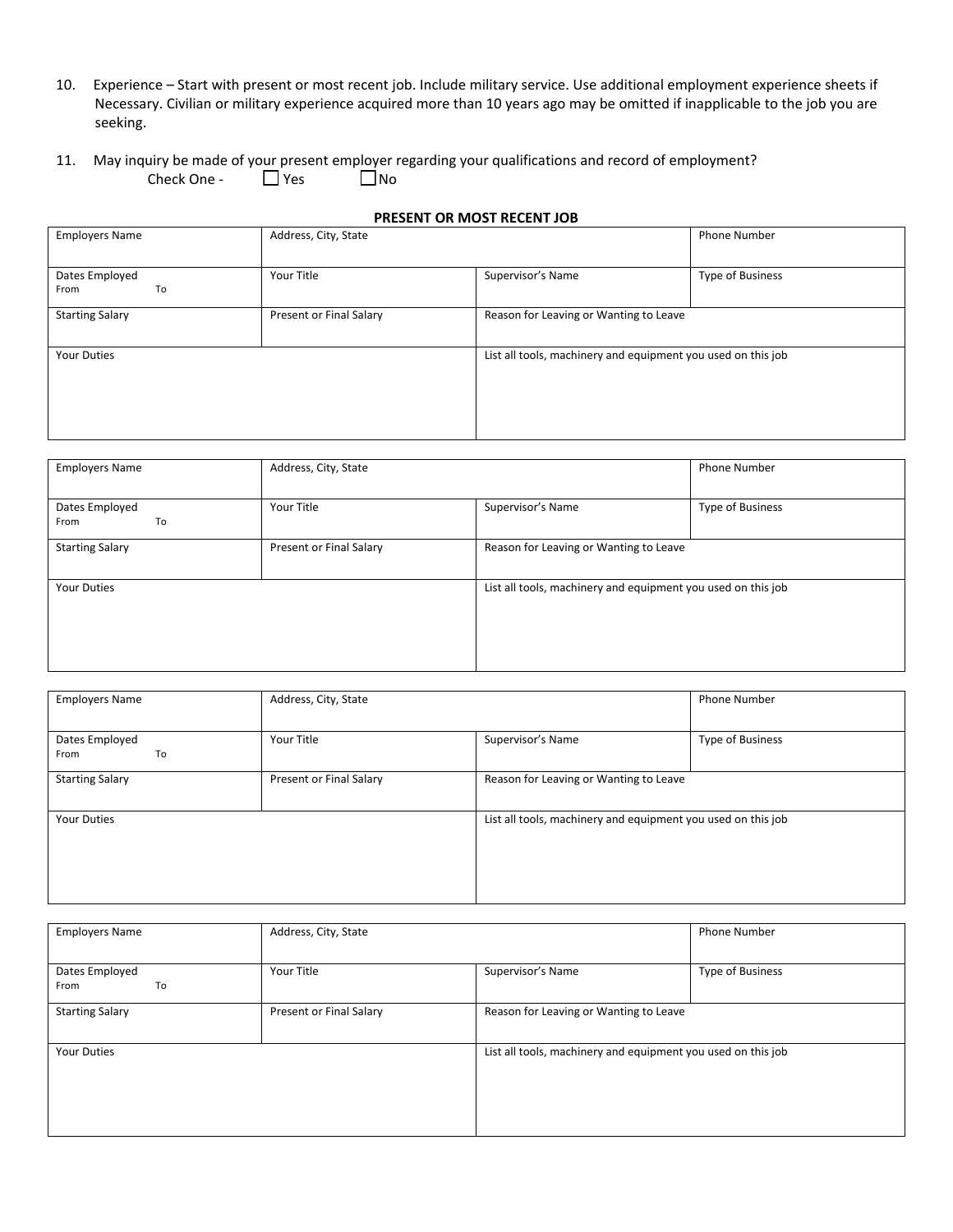| <b>Employers Name</b>        | Address, City, State    |                                                              | <b>Phone Number</b> |
|------------------------------|-------------------------|--------------------------------------------------------------|---------------------|
| Dates Employed<br>To<br>From | Your Title              | Supervisor's Name                                            | Type of Business    |
| <b>Starting Salary</b>       | Present or Final Salary | Reason for Leaving or Wanting to Leave                       |                     |
| <b>Your Duties</b>           |                         | List all tools, machinery and equipment you used on this job |                     |

| <b>Employers Name</b>        | Address, City, State            |                                                              | <b>Phone Number</b>     |  |  |  |  |
|------------------------------|---------------------------------|--------------------------------------------------------------|-------------------------|--|--|--|--|
| Dates Employed<br>To<br>From | Supervisor's Name<br>Your Title |                                                              | <b>Type of Business</b> |  |  |  |  |
| <b>Starting Salary</b>       | Present or Final Salary         | Reason for Leaving or Wanting to Leave                       |                         |  |  |  |  |
| <b>Your Duties</b>           |                                 | List all tools, machinery and equipment you used on this job |                         |  |  |  |  |

\_\_\_\_\_\_\_\_\_\_\_\_\_\_\_\_\_\_\_\_\_\_\_\_\_\_\_\_\_\_\_\_\_\_\_\_\_\_\_\_\_\_\_\_\_\_\_\_\_\_\_\_\_\_\_\_\_\_\_\_\_\_\_\_\_\_\_\_\_\_\_\_\_\_\_\_\_\_\_\_\_\_\_\_\_\_\_\_\_\_

## 12. Please explain in detail any time lapses in the above record due to unemployment or other reason.

| 13.                                   | l l Yes<br>Do you have a valid Texas driver's license?                                                          | l INo                            |                |                |   |  |  |
|---------------------------------------|-----------------------------------------------------------------------------------------------------------------|----------------------------------|----------------|----------------|---|--|--|
|                                       | License No. _______________________                                                                             | Type:                            | $\Box$ Class A | $\Box$ Class B |   |  |  |
|                                       | Expiration Date: _______________                                                                                | Endorsement(s)<br>$\Box$ Class C |                |                |   |  |  |
| Has your license ever been suspended? |                                                                                                                 |                                  |                |                |   |  |  |
|                                       |                                                                                                                 |                                  |                |                |   |  |  |
|                                       | IF YOU ANSWER ANY OF THE FOLLOWING QUESTIONS "YES", EXPLAIN AT ITEM NO. 18                                      |                                  |                |                |   |  |  |
|                                       |                                                                                                                 |                                  |                |                |   |  |  |
| 14.                                   | Have you been fired or asked to resign from a job within the last five years?                                   |                                  |                |                |   |  |  |
| 15.                                   | Have you ever been convicted of a felony in a civilian or military court:                                       |                                  |                |                |   |  |  |
|                                       | You may exclude minor traffic violation. A criminal record will not necessarily disqualify you from employment. |                                  |                |                |   |  |  |
|                                       | Your case will be considered in relationship to the requirement of the particular job                           |                                  |                |                | П |  |  |

|     | Your case will be considered in relationship to the requirement of the particular job.                    |  |
|-----|-----------------------------------------------------------------------------------------------------------|--|
|     | 16. Are you now working for or have you previously worked for the City of Jacksboro?                      |  |
| 17. | Do or does your spouse have any relative presently working for or holding office in the City? City policy |  |
|     | prohibits or limits hiring or relative of City employees or officials in certain circumstances.           |  |

 \_\_\_\_\_\_\_\_\_\_\_\_\_\_\_\_\_\_\_\_\_\_\_\_\_\_\_\_\_\_\_\_\_\_\_\_\_\_\_\_\_\_\_\_\_\_\_\_\_\_\_\_\_\_\_\_\_\_\_\_\_\_\_\_\_\_\_\_\_\_\_\_\_\_\_\_\_\_\_\_\_\_\_\_\_\_\_\_\_\_\_\_\_\_\_\_\_\_\_\_\_\_\_ \_\_\_\_\_\_\_\_\_\_\_\_\_\_\_\_\_\_\_\_\_\_\_\_\_\_\_\_\_\_\_\_\_\_\_\_\_\_\_\_\_\_\_\_\_\_\_\_\_\_\_\_\_\_\_\_\_\_\_\_\_\_\_\_\_\_\_\_\_\_\_\_\_\_\_\_\_\_\_\_\_\_\_\_\_\_\_\_\_\_\_\_\_\_\_\_\_\_\_\_\_\_\_ \_\_\_\_\_\_\_\_\_\_\_\_\_\_\_\_\_\_\_\_\_\_\_\_\_\_\_\_\_\_\_\_\_\_\_\_\_\_\_\_\_\_\_\_\_\_\_\_\_\_\_\_\_\_\_\_\_\_\_\_\_\_\_\_\_\_\_\_\_\_\_\_\_\_\_\_\_\_\_\_\_\_\_\_\_\_\_\_\_\_\_\_\_\_\_\_\_\_\_\_\_\_\_

18. \_\_\_\_\_\_\_\_\_\_\_\_\_\_\_\_\_\_\_\_\_\_\_\_\_\_\_\_\_\_\_\_\_\_\_\_\_\_\_\_\_\_\_\_\_\_\_\_\_\_\_\_\_\_\_\_\_\_\_\_\_\_\_\_\_\_\_\_\_\_\_\_\_\_\_\_\_\_\_\_\_\_\_\_\_\_\_\_\_\_\_\_\_\_\_\_\_\_\_\_\_\_\_